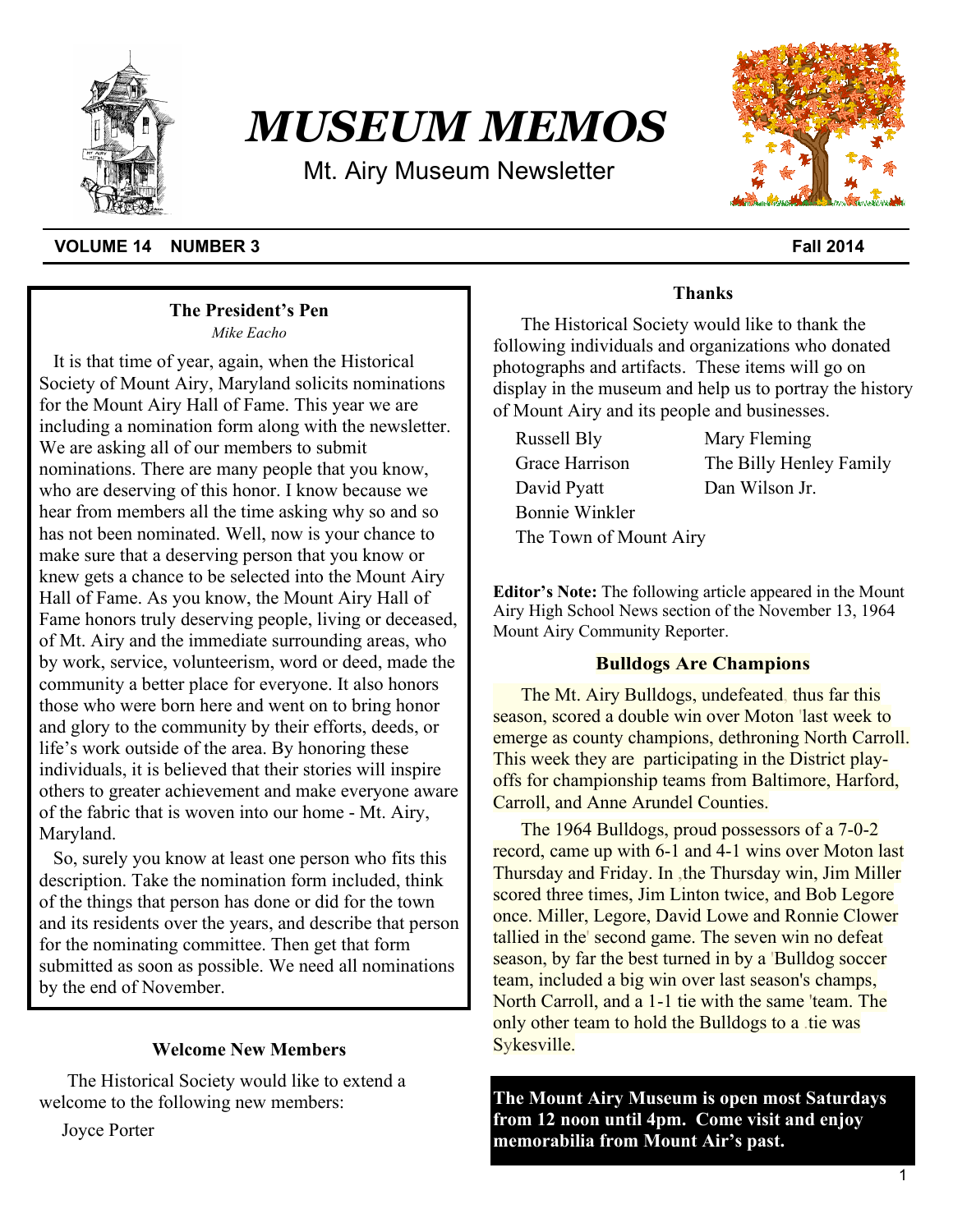#### **Mr. Andrew W. Mason**



 Andrew W. Mason, a resident of Mt. Airy for 56 years, died on Saturday, July 19, 2014 peacefully at the age of 93. He is predeceased by his loving wife Grace Baldwin Mason and survived by 3 sons Michael (Judy), Gregg (Christine) and Brian (Juda); 9 grandchildren Nicole, Michelle, Michael, Drew, Gregory, Margot, Helen, Jacob

and Nicholas; and 3 great-grandchildren Andrew, Natasha and Lucy. A native of Richmond, VA, he is survived by his brother Willie and predeceased by his brother Frank.

Born in Richmond, VA on May 21, 1921, Andy served in the U.S. Army during WWII from 1942-46 and married his high school sweetheart, Grace Elizabeth Baldwin, on May 29, 1943. After the war, Andy took advantage of the G.I. Bill and earned his B.A. degree at the University of Richmond in 1949 and his Master's Degree in Modern Languages at the University of Wisconsin in 1950.

Andy began his career as a French and Latin teacher in 1950 at Westminster High School. He was then principal at Taneytown High School from 1954-1958 before moving to Mt. Airy in 1958 to become principal there. After only one year, he was promoted to Supervisor of Special Education for the Maryland State Department of Education. During his 31 year career at the state, he held other positions including the State Supervisor of High Schools and Regional Coordinator for Western Maryland and later the Maryland Eastern Shore. Andy was active in both the Maryland and National Association for Secondary School Principals (MASSP and NASSP). The MASSP's annual golf tournament at the spring conference bears his name. Andy retired in 1990 after a 41-year career in education.

Andy was a two-time president and member of the Mt. Airy Kiwanis Club for over 50 years, and started the Key Club at South Carroll High School. He spearheaded a project in 1965 which established the first library in Mt. Airy. Andy headed the Mt. Airy Planning and Zoning Commission from 1966-1986 and was very active in American Legion Gold Star Post 191, serving as Post Commander in 1985-86. He was the manager of Post 191's first Legion baseball team in 1973 and was the coordinator for the American Legion Maryland State Oratorical Contest. Andy was active in St. Michael's Catholic Church for over 50 years, belonged to the Knights of Columbus and was longtime treasurer of Boy Scout Troop 460. **Andy was elected into the Mt. Airy Hall of Fame in 2001.**

The family wishes to express special gratitude to Andy's long-time friend Joan Collins who visited and cared for him faithfully during his last few years at Lorien Assisted Living facility. We also want to thank Lorien Assisted Living staff for their fine care of Andy during his 3 ½ years in residence and to Carroll Hospice nurses and volunteers for all their comfort and care during the last 8 months.

A Mass of Christian burial was celebrated on Saturday, August 9 at the St. Michael's Catholic Church at 1125 St. Michael's Road, Mt. Airy with the Rev. Michael Ruane officiating. Interment took place at Mt. Calvary Cemetery in Richmond, VA. Donations may be made in his memory to Mt. Airy Kiwanis Club for South Carroll High School Key Club, Attn: Angela Moore, 718 Meadow Field Ct., Mt Airy, MD 21771, OR the Historical Society of Mt Airy MD, PO Box 244, Mt Airy, MD 21771.

**Editor's Note:** The following advertisement appeared in the Mount Airy Community Reporter on December 18, 1964. Don't you wish you could purchase those items today for the prices advertised then? Take note of the phone number shown in the lower right-hand corner of the ad.

| <b>Cold Weather Needs</b>               |                         |
|-----------------------------------------|-------------------------|
| Gloves for entire family 39c to \$1.98  |                         |
| Hats for entire family \$1.00 to \$1.98 |                         |
| Sweaters - Infants, Childrens, Ladies   |                         |
|                                         | \$1.00 and up           |
| Boy's Daniel Boone Hooded Sweat         |                         |
|                                         | Shirts \$1.98           |
| Men's Sweat Shirts \$1.69 - \$1.98      |                         |
| Boy's Flannel Shirts \$1.00             |                         |
| Boys and Girls Flannel Shirts and       |                         |
|                                         | Lined Pants Sets \$1.98 |
| Rubber Boots - Children, Ladies \$1.98  |                         |
| <b>Mens and Boys Artics</b> \$4.98      |                         |
| Plastic Storm Windows, 2 for 39c and    |                         |
|                                         | 39c                     |
| <b>Bed Blankets</b>                     | \$2.49 to \$4.98        |
|                                         |                         |
| Watkins 5 & 10 <sup>¢</sup> Store       |                         |
| Mt. Airy, Md.                           | Phone 10-W              |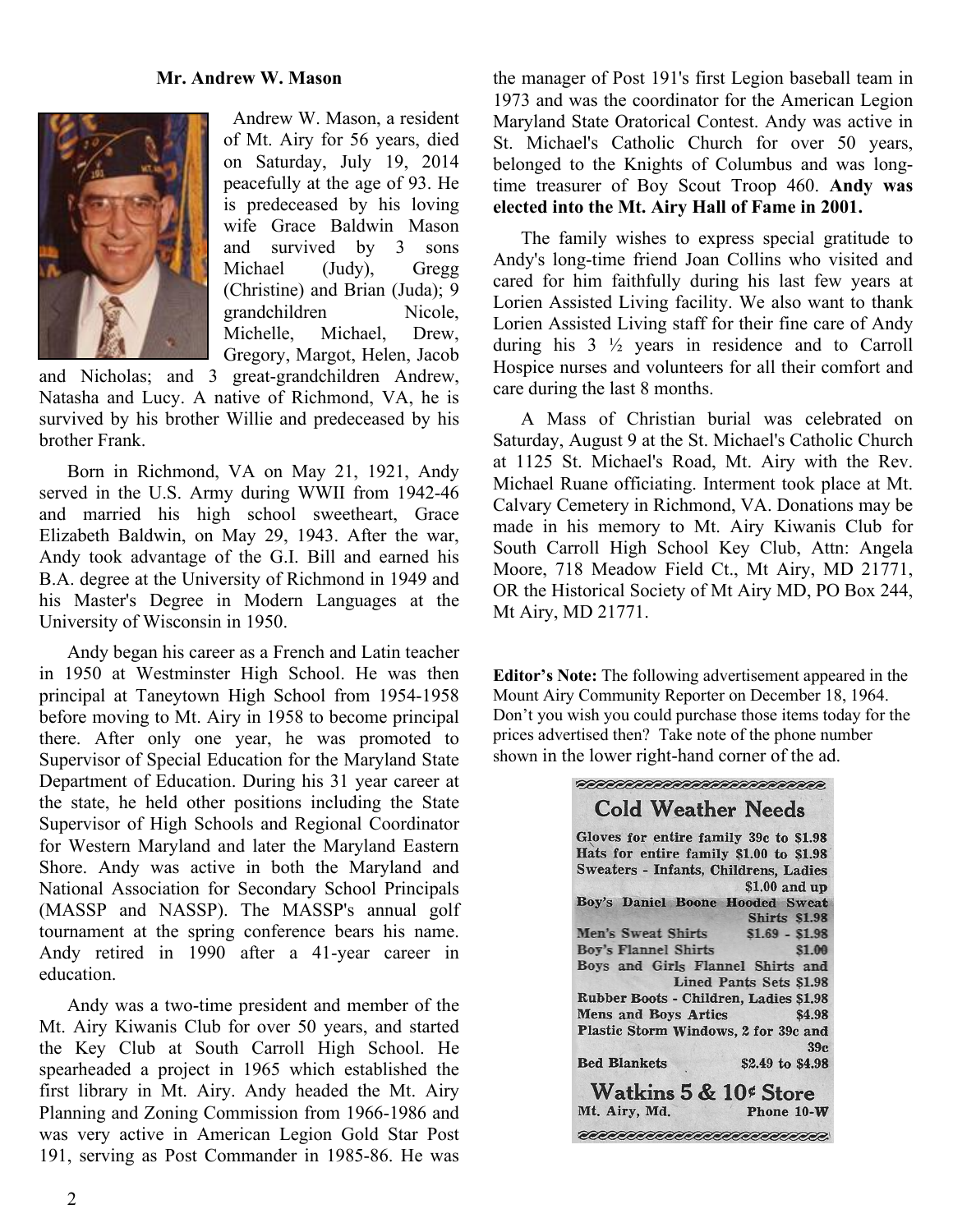## **Historical Memories from Fifty Years Ago**

*Compiled by Althea Miller*

The information for these Historical Memories was compiled from articles in the April through September of 1964 issues of the Community Reporter. The newspaper was the main source of information for Mount Airy residents and surrounding areas from November 29, 1929 until the last issue on July 1, l983.

- Local builder, Donald E. Grigsby, has been authorized as a "World's Fair House Builder." As such he will construct a replica of the prototype of the Formica World's Fair House. The home will be constructed at the end of Flower Ave. in the Merridale Gardens development. 4/3/64
- On April 16 the members of the Mount Airy Garden Club will hold their 30<sup>th</sup> anniversary celebration at the Comus Inn. 4/3/64
- Lindsey Browning, chairman of the election committee along with Walter Spurrier and Harry Bellison, report that plans are being made for the biennial election of Mayor and Town Council on May 4. 4/3/64
- The 33<sup>rd</sup> Annual Father Son banquet was held on March 31 sponsored by the Men's Bible Class of Calvary Methodist Church. Greeting was extended by Leslie Rigler who introduced Milton Watkins, president and teachers Asa Watkins, Pearce Bowlus and George Free. 4/3/64
- The Mount Airy High School Band and Orchestra will present their  $7<sup>th</sup>$  Annual Spring Concert on April 14. 4/3/64
- Miss Ann Guynn, daughter of Mr. and Mrs. Howard Guynn, has been awarded a full scholarship to Lutheran Hospital of Maryland. She will graduate from Mount Airy High School in June. 4/10/64
- Craig Edwards, a student in Mrs. Arlene Runkles seventh grade homeroom, won the annual spelling bee on April 2. Michael Mason, of Mrs. Butlers homeroom was the runner-up. 4/10/64
- The Citizens Meeting was held on April 13 with the following nominated for leadership of the town: for mayor Dr. Carl Van Poole and Norman Etzler…for two council seats Leonard Sherman, Ralph Williar, Charles Gendell, Harry Clower, Walter Brown and Dr. Lyndon Myers. 4/17/64
- The American Legion Americanism contest theme was "The Four Freedoms and What They Mean to Me." Gloria Clower was awarded first prize, Marilyn Baker second and Beverly Jane Jones third. The Gold Star Unit awarded these girls cash prized of \$5.00, \$3.00 and \$2.00 respectively. 4/17/64
- The volleyball season got underway on April 2. They dropped 3 games to Westminster. This week the girls play at Moton and North Carroll. The baseball team, coached by Robert Reck went into action on April 13 against Poolesville. 4/17/64
- Three Ridgeville businessmen filed an injunction against Mount Airy Town officials to restrain them from proceeding with the plans to annex Ridgeville. 4/24/64
- First graders from Mrs. Dawson, Mrs. Strine and MissTownes' classes presented a musical version of Madeline to the PTA Monday night. The play was directed by Mrs. Runkles and Miss Townes. Costumes were made by Mrs. Russell Ray and Mrs. Travis Norwood. 4/24/64
- The death of Howard F. Hood, local shoemaker, left the town without a cobbler for the first time since the 1920s. 4/24/64
- Enrollment is underway for kindergarten students at Calvary Methodist Church. Mrs. Donna Hague is the teacher and Mrs. Helen Plunkard, an instructional aide. If you are interested you may bring a child to visit by calling Mrs. Hague or Mrs. Plunkard. 4/24/64
- A total of 58 new registrants were placed on the books for the Corporation of Mount Airy making a total of 526 voters eligible to vote on May 4<sup>th</sup> from 2:00 to 7:00 PM. Running for Mayor are Norman E. Etzler and Dr. Van Poole. The ticket for councilmen contains six aspirants, from which 3 will be selected: encumbents Ralph Williar and Harry Clower along with Walter Brown, Leonard Sherman, Charles Gendell and Richard Smith. 5/1/64